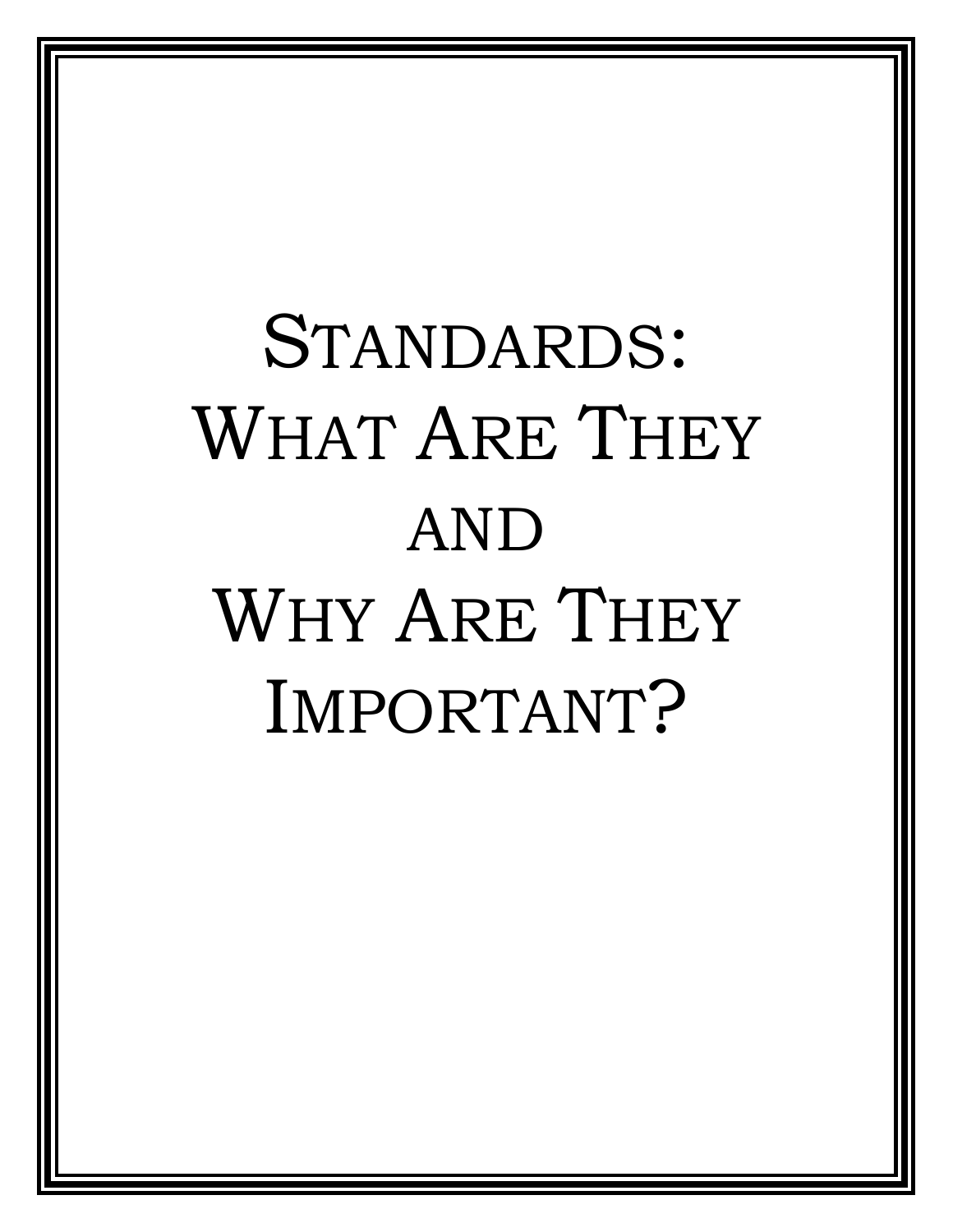# **Standards: What Are They and Why Are They Important?**

Standards are documented consensus agreements containing safety or technical specifications or other precise criteria to be used consistently as rules, guidelines, or definitions of characteristics for materials, products, processes and services. In many cases, they provide uniformity which allows worldwide acceptance and application of a product or material. The aim is to facilitate trade, exchange and technology transfer. Standards help to remove technical barriers to trade, leading to new markets and economic growth for the industry.

Standards committees provide a forum where peers and competitors can come together for mutual benefit. Through ANSI, ISO and IEC activities, you and your company can play a leading role in the development of national and international standards that affect our industry, enhancing your technical strength and market position.

Today, companies are facing fundamental changes in the way they must do business. Strategies and business practices are continuously being evaluated to determine how to maintain and increase market share, reduce costs, increase productivity and safety, and achieve and maintain a competitive edge.

Standards have been in existence for many years. At one time they were thought of as being the lowest common denominator, restrictive, and of little importance. That has changed. Today, standards are recognized as being essential to helping companies be innovative, reduce costs, improve quality and maintain competitiveness in an international marketplace.

As we move toward a global economy, standardization issues continue to grow more complex. They are critical to the survival and prosperity of companies marketing internationally. As more international trade agreements are implemented, domestic manufacturers will face growing competition from international concerns. Standardization provides a way to help shrink barriers to trade.

Standards for the printing, publishing, and converting industry will enable processes to run faster, more predictably, more efficiently, and be more cost effective by:

- providing uniform, defined procedures and tools which help users produce quality products
- **for their customers:**
- facilitating interconnectivity and process integration among systems, both CEPS and desktop,
- allowing users to communicate with one another easily;
- enhancing product quality and reliability at a reasonable price;
- **Example 1** increasing distribution efficiency and ease of maintenance; and
- **·** improving health, safety and environmental protection, and reduction of waste.

Safety standards provide guidelines for the design of safer equipment and for improved safety programs in the workplace. They provide for greater awareness of safety in the design of equipment, and increased consistency in operating procedures. They also emphasize that safety is the responsibility of everyone, including the equipment manufacturer, the owner, the operator and the maintenance personnel.

Implementation of safety features and procedures, along with advances in personnel training, will result in a decrease of injuries. This, in turn, will result in a safer work environment, less time lost from the job due to injuries, and reductions in workers' compensation costs.

Technical standards describe how to do a particular procedure in a defined way, with the goal of achieving compatibility and interchange of information between equipment, practices and procedures, and producing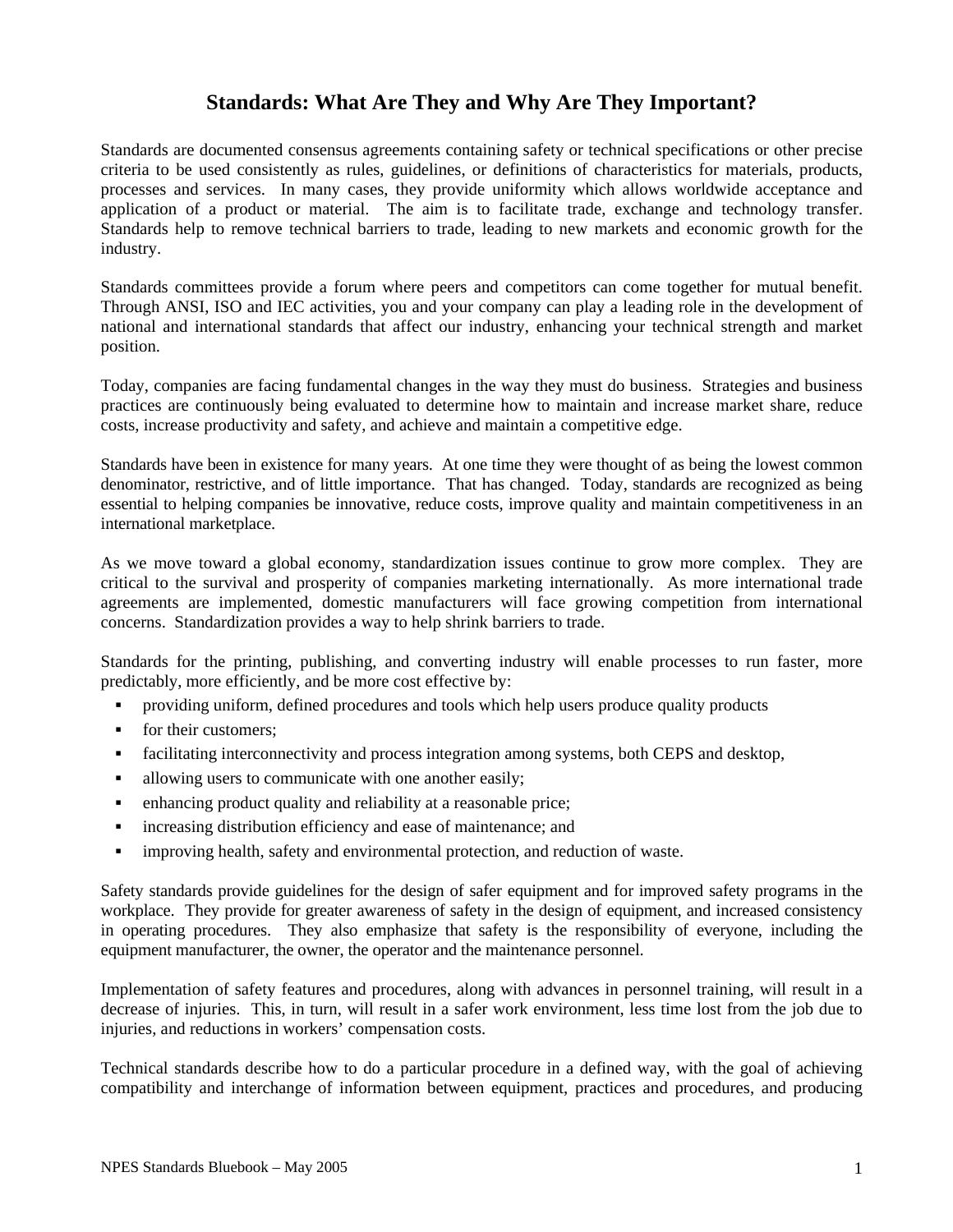output with more predictable results. They help also to characterize various parts of the printing process, resulting in the development of characterization data which can be used by software programs.

Technical standards can make information systems easier to use and less expensive to operate. They allow communication between information users, publishers and other information providers about key methods, practices, procedures and formats reflecting marketplace requirements.

The adoption of technical standards facilitates the expansion of both domestic and international markets. They also provide users with an assurance that products and services from various sources meet a recognized level of quality. To the extent that such products and services are interchangeable, technical standards promote competition among suppliers and offer increased prospects for cost efficiencies.

Many of the standards developed by the U.S. standards committees are now being introduced into the international standards arena, forming the basis for the development of international consensus standards.

Today, standards are no longer just for manufacturing. Whether you are a manufacturer, a reseller, a product user or a print buyer, standardization can be of benefit to you. You are encouraged to familiarize yourself with these industry standards, and to become actively involved in the development of new standards. It takes the cooperation of both the equipment and product vendors and the users to develop standards which will best serve the industry. Even if you are unable to attend meetings, you can become involved by reviewing draft documents under development and providing comments. By familiarizing yourself with the standards for the industry, you can bring them to the attention of others, and encourage their implementation. Standards efforts to strengthen the industry can only be successful through the commitment of the industry to provide the technical personnel resources to develop and implement sound technical and safety standards.

Although company budgets are tight, and personnel resources stretched, it is increasingly important that U.S. manufacturers of equipment and technology, as well as the users of this equipment and technology, not only keep up-to-date on standards activities, but also become active participants in standards development. The time and cost are minimal relative to potential benefit for your business.

If you have questions on how you can become involved in this work, please contact Mary Abbott, Director of Standards Programs at NPES via Tel: 703-264-7200; Fax: 703-620-0994; or E-mail: mabbott@npes.org.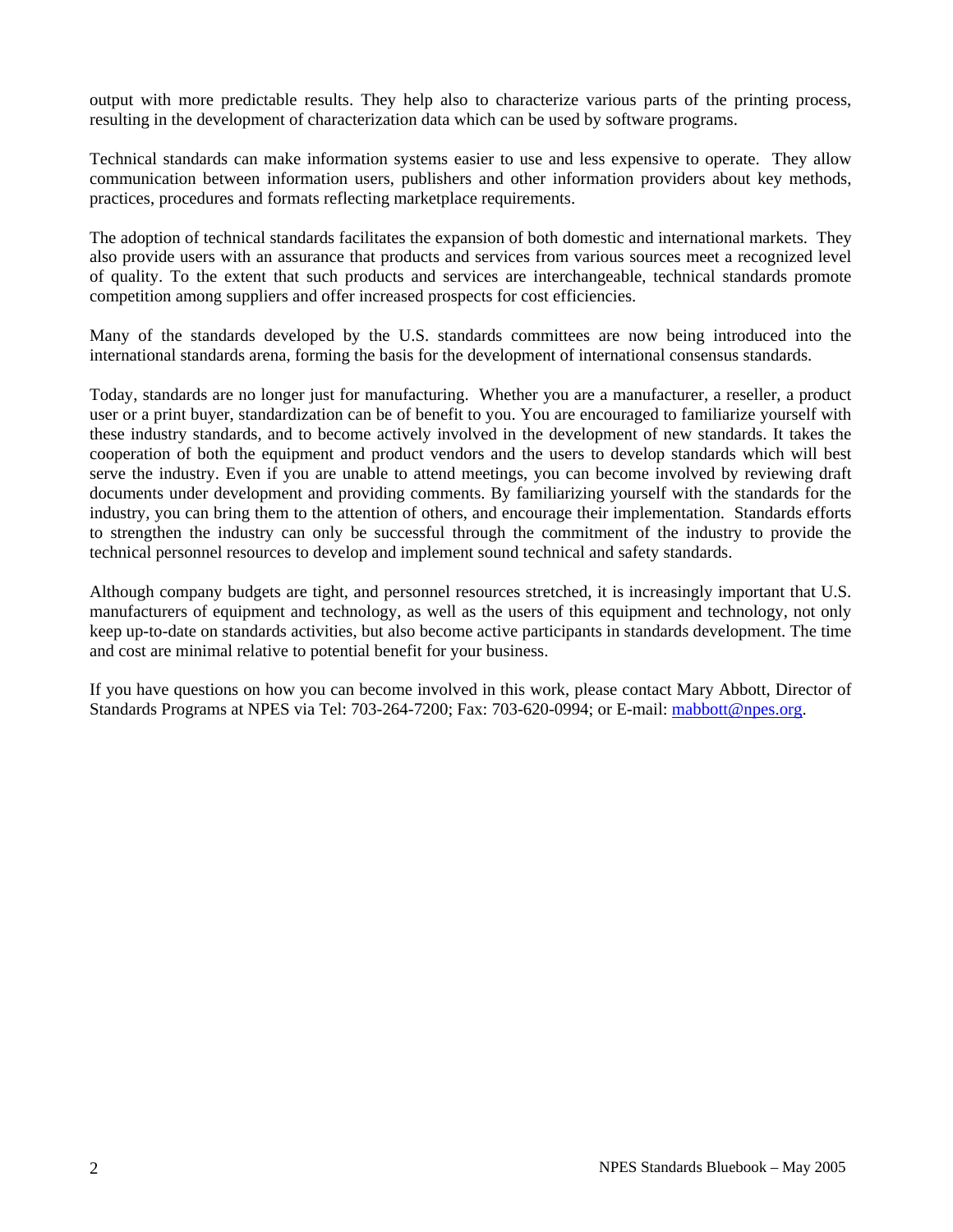# **The Economic Benefits of Standardization**

The German Institute for Standardization (DIN) commissioned a research study to determine the value of standardization to corporations. The study was developed from questionnaires sent to over 4,000 companies in 10 industry sectors, selected at random, in Germany, Austria and Switzerland.

The final report on that study, entitled "The Economic Benefits of Standardization," is available in English from the DIN website http://www.din.de/aktuelles/benefit.html.

Following are quotes from the report, and from Part A, which focused on both the benefits of standards for business and on the benefits for the economy as a whole.

In comparing both company-developed standards, and industry-wide standards, the report states that "…company standards have the greatest positive effect on businesses, for they help improve processes. When it comes to the relationship with suppliers and customers, however, industry-wide standards are the main instruments used to lower transaction costs and assert market power over suppliers and customers. In fact, industry-wide standards play a vital role in our increasingly globalized world."

The report further notes that "…it is significant that standards make a greater contribution to economic growth than patents or licences, that export-oriented sectors of industry make use of standards as a strategy in opening up new markets, and that standards help technological change."

The study concentrated on "the effects of standards on costs in general, on research and development, and safety."

## **Strategic significance of standardization**

## *"Companies are generally unaware of the strategic significance of standardization."*

Although the persons involved in the standards development process are aware of the significance of the standards to their company's success, often this awareness does not extend to the corporate decision-makers. In addition, the decision to participate in the standardization process is often made only on the basis of how time-consuming and costly this will be. The economic payback of participation in standards development is not always obvious, but the survey showed that companies actively involved in the standards process are more likely to see both short- and long-term cost benefits than those that do not participate.

#### **Potential competitive advantage through standards**

*"Having influence in the content of a standard is an important factor in gaining competitive advantage."* 

It is often said that you can be part of the solution, or you can live with the solution developed by others. Being part of the standards development process allows the company to gain "insider knowledge" and to exert greater influence on the substance of the standards.

# **Cost reduction through standardization**

*"Standardization can lead to lower transaction costs in the economy as a whole, as well as to savings for individual business."* 

The interviews with representatives of major firms as well as small- and medium-sized companies revealed that the costs of developing standards are not easily quantified. However, the businesses interviewed rated the positive effect on transaction costs as positive, noting that transaction cists drop considerably as a result of standards since they make information easily accessible to all interested parties.